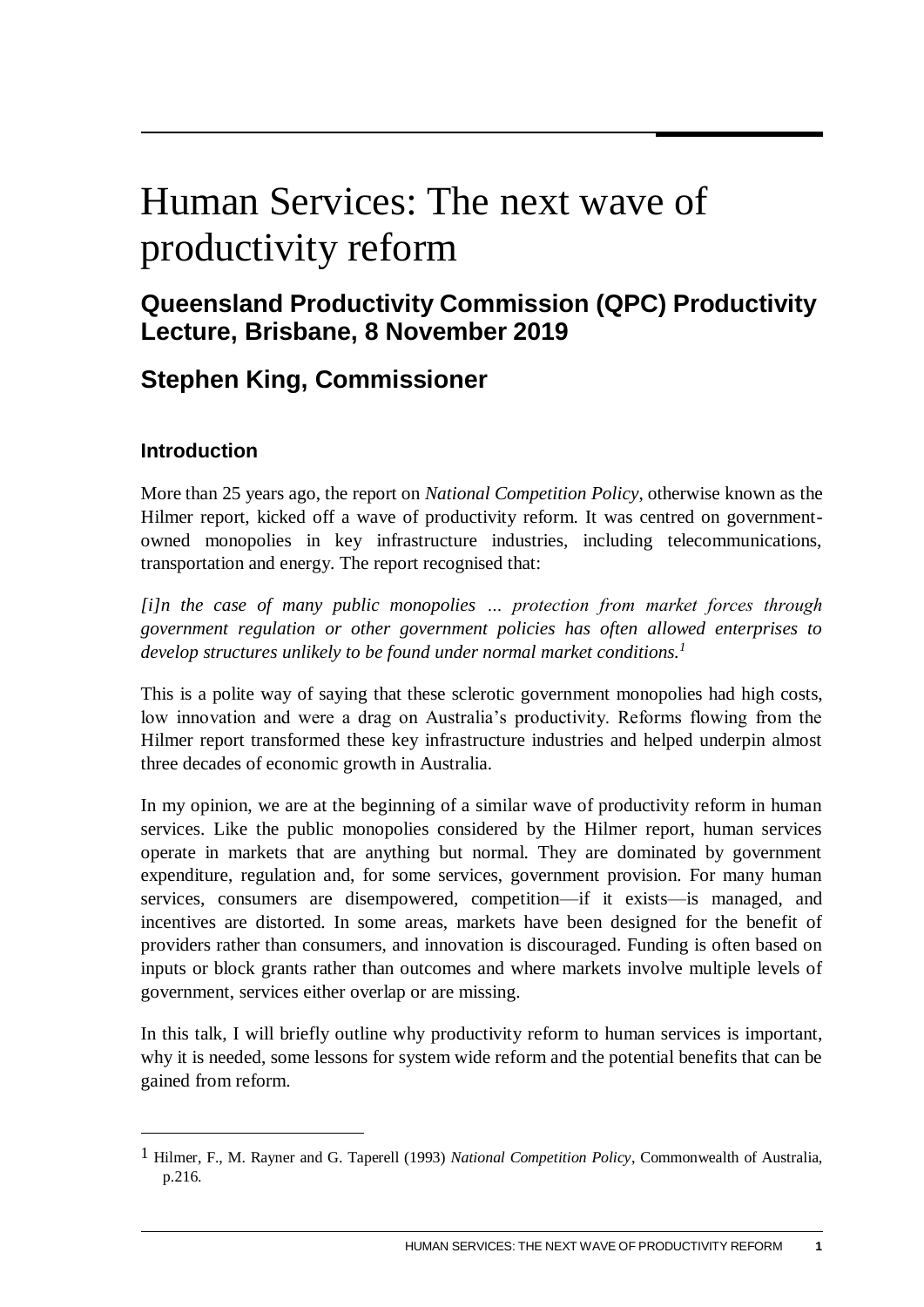#### **What are human services?**

The problem with talking about human services as the next wave of productivity reform, is that it is far from clear what we are talking about. The definition of 'human services' is, at best, vague.

In Australia, the term refers to a group of services.<sup>2</sup> But which ones?

Unfortunately, the answer is unclear. The 2015 *Competition Policy Review* chaired by Professor Ian Harper doesn't help much.

*The human services sector covers a diverse range of services, including health, education, disability care, aged care, job services, public housing and correctional services.<sup>3</sup>*

But is this the *right* list of human services?

Similarly, when the Commonwealth Government asked the Productivity Commission to look at reforms to human services, it didn't actually define the term.

*The human services sector plays a vital role in the wellbeing of the Australian population. It covers a diverse range of services, including health, education and community services, for example job services, social housing, prisons, aged care and disability services. 4*

And I am sad to say that the Productivity Commission did not rectify this omission in our report. Rather we simply noted that "[t]he terms of reference for this inquiry do not define 'human services', or provide a definitive list of which human services are within scope".<sup>5</sup>

So, I will be pragmatic. I am interested in productivity gain and government influence. And I am from the Productivity Commission. And each year the Commission puts out a *Report on Government Services* that covers six broad areas: Childcare, education and training; Justice; Emergency management; Health; Community services; and Housing and homeless. If we are going to define human services by a list of services to the community that centre around government, then that list is a pretty good starting point. So, at least for this talk, human services will be defined by these six areas.

## **Why do these services matter from a productivity perspective?**

There are at least four reasons why we care about this list of services.

 $2$  In contrast in the US, according t[o www.humanservciesedu.org](http://www.humanservciesedu.org/) the term human services is used to refer to a set of occupations "designed to help people navigate through crisis or chronic situations".

<sup>3</sup> Commonwealth of Australia (2015) *Competition Policy Review,* Final Report, p.218.

<sup>4</sup> *Terms of reference: Productivity Commission Inquiry into introducing competition and informed user choice into human services* (29 April 2016).

<sup>5</sup> Productivity Commission (2016) *Introducing competition and informed user choice into human services: Identifying sectors for reform, Study Report*, Commonwealth of Australia, p.34.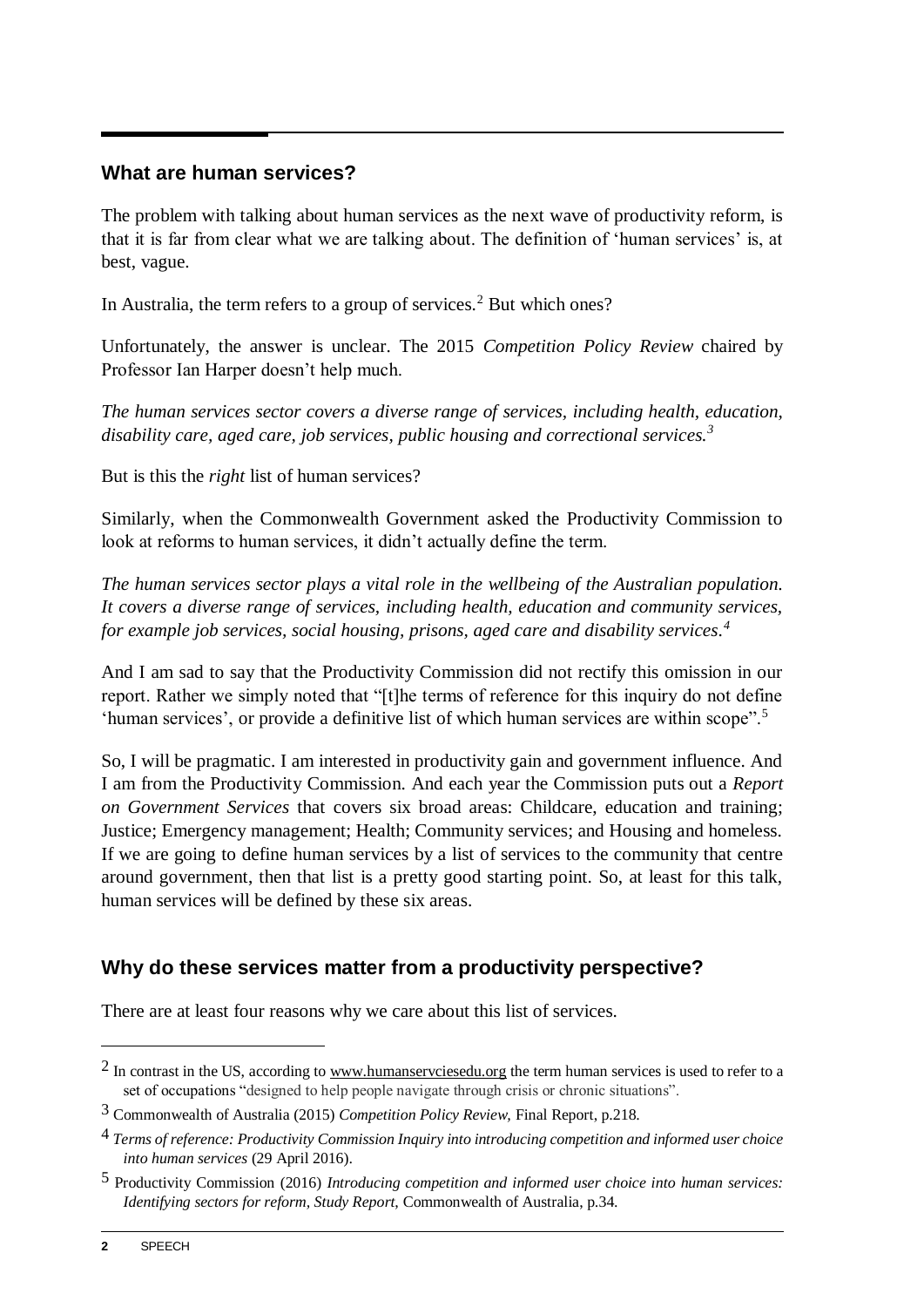First, these services are a substantial part of Australia's economic activity. Even if we exclude housing, these services make up around 20% of our national output, with education at around 6% and Health at around 10% of GDP. $6$  So improving productivity in human services can impact a large part of the economy.

Second, these services matter for the wellbeing of many people. This is rather obvious for services like housing, health and education. Even without government expenditure in these areas, private markets for these services would still exist, and they continue to exist, and in some cases thrive, despite government intervention and expenditure. For example, in education, about one-quarter of all expenditure is non-government.<sup>7</sup> In health, the equivalent number is about one-third.<sup>8</sup> And in housing, private expenditure and ownership dominates. There are about 20 private dwellings for every social housing dwelling.<sup>9</sup>

Another way to see the importance of these services is to note how they are accessed over an individual's lifetime. As the Commission noted in its final report on Human Services:

*[E]veryone will access human services in their lifetime, including children, the elderly, people facing hardship or harm, and people who require treatment for acute or chronic health conditions.<sup>10</sup>*

So, improving productivity in human services will benefit all Australians.

Third, these services provide critical underpinnings for our society. As the Commission's 2018 report into inequality in Australia showed, in-kind transfers—which are basically human services—significantly reduce the level of inequality in Australia. Technically, they reduce the Gini coefficient of inequality from about 0.25 for private consumption to around 0.2 for final consumption. By way of comparison, they have a larger impact on reducing inequality (as measured by the fall in the Gini coefficient) than our progressive income tax system.

So, improving productivity in human services helps to reduce inequality in Australia.

<u>.</u>

 $^6$  These figures ignore activities, such as unpaid care provided by voluntary carers including friends and family. This care can be substantial. For example, in its submission to the Productivity Commission's 2016 Study Report, Carers Australia (submission 259) stated that "[i]nformal carers are major contributors to the human services sector—an estimated 2.7 million family and friend carers provide almost 2 billion hours of care each year."

<sup>7</sup> Rice, J.M., D. Edwards and J. McMillan (2019) Education expenditure in Australia, Australian Council for Education Research, published July 24.

<sup>8</sup> Australian Institute of Health and Welfare (2019) Health expenditure Australia 2017–18, Health and welfare expenditure series No. 65, Cat No. HWE 77, Canberra.

<sup>9</sup> The number of social housing dwellings is around 436,213 from the Australian Institute of Health and Welfare (2019) Housing assistance in Australia 2019, Cat No. HOU 315. The number of private dwellings is extrapolated to approximately 9m from the ABS numbers from the 2011 census which gives about 7.76m private dwellings in 2011.

 $10$  Productivity Commission (2017) Introducing competition and informed user choice into human services: reforms to human services, Inquiry report, No. 85, October, p.3.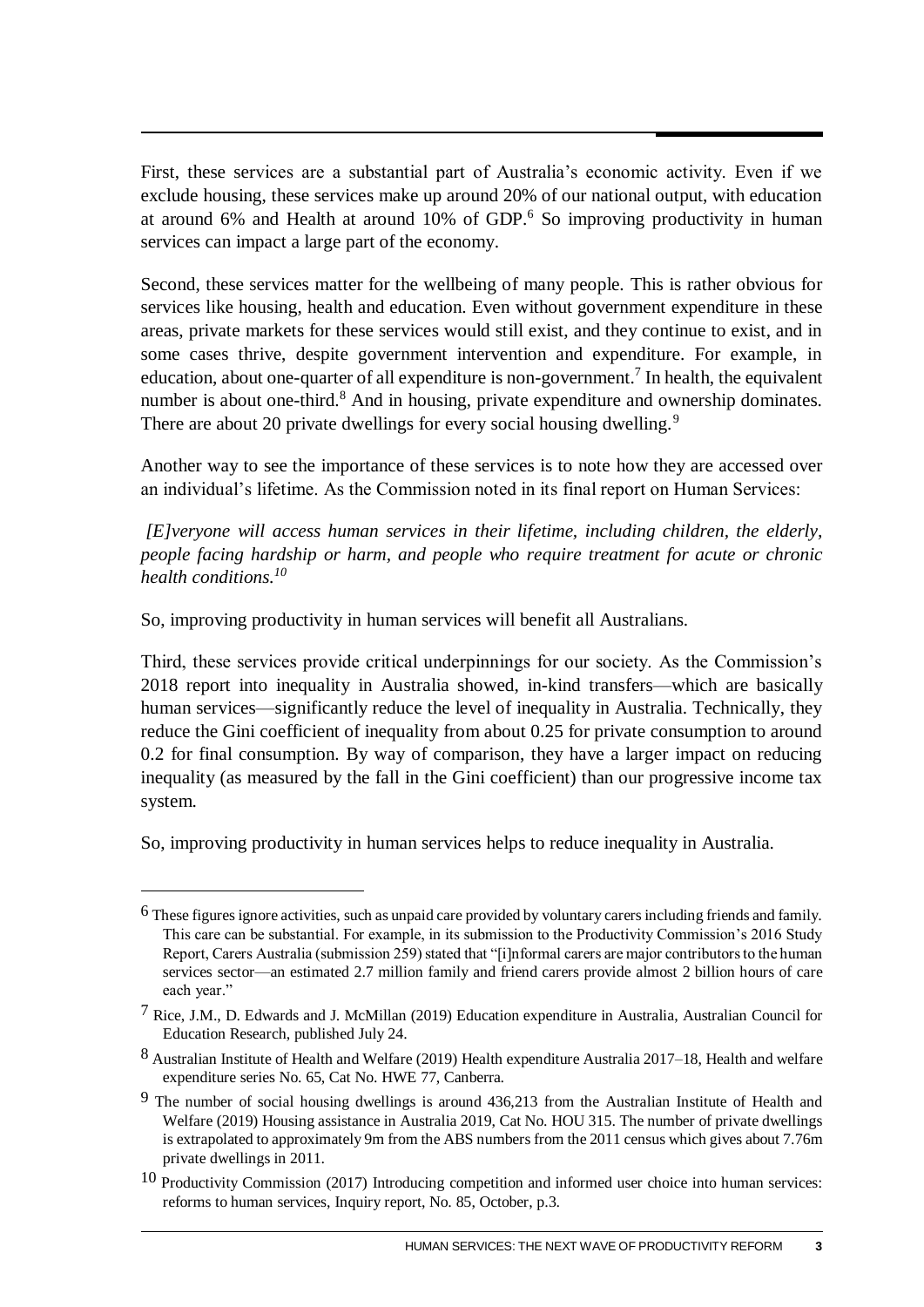Finally, despite the significant levels of private expenditure, each of these services involves substantial amounts of government expenditure and in each case the government is intimately involved with the production and the consumption of the services. The nature of a service market fundamentally changes when over half of the expenditure on a service is derived from government. But that is the case for each of these human services.<sup>11</sup> Who gets this funding, and how they are allowed to use it, matters.

In summary, if we want to find productivity gains for Australia, looking at a set of services that make up around one-fifth of our output, are consumed by a wide variety of people, are particularly important for those who are struggling, and have a high level of government involvement, are a pretty good place to start. Human services fit these criteria.

## **The problems**

Human services markets face a range of distortions that limit productivity and effectiveness. These differ between services. However, they fall under four broad categories—failure to define what the service is meant to achieve; failure of service design to achieve the desired objectives; failure to implement the designed service effectively in the real world; and failure to measure the service outcomes. Put simply: objectives, design, implementation and measurement.

#### Unclear objectives

The objective for human services can be unclear. While a 'high level' objective may be easy to state—such as 'user choice of medical service', 'educating our children' or 'community safety'—these high-level objectives can mask complex and conflicting elements.

For example, in its draft report on *Imprisonment and Recidivism*, the Queensland Productivity Commission noted the complexity of 'community safety'.<sup>12</sup> They noted that it involves a time frame—presumably over the longer term. It involves a requirement for the justice system to meet "community expectations about justice and fairness". It has to be cost effective, with the benefits outweighing the costs. And it must operate within resource constraints using the tools of deterrence, detention and rehabilitation.

'Community safety' is really a set of multiple objectives.

Having multiple objectives for human services is not a problem by itself, so long as the objectives are clear and it is understood how conflicts between objectives will be resolved.<sup>13</sup> However, when objectives are unclear or unstated, then someone will need to make decisions

<sup>11</sup> For housing, I am restricting attention to public housing (including social housing) and homeless services.

<sup>12</sup> Queensland Productivity Commission (2019) *Inquiry into imprisonment and recidivism*, Draft Report, February, p.9-10.

<sup>13</sup> See for example, Productivity Commission (2016) *Introducing competition and informed user choice into human services: Identifying sectors for reform, Study Report*. Commonwealth of Australia, p.38.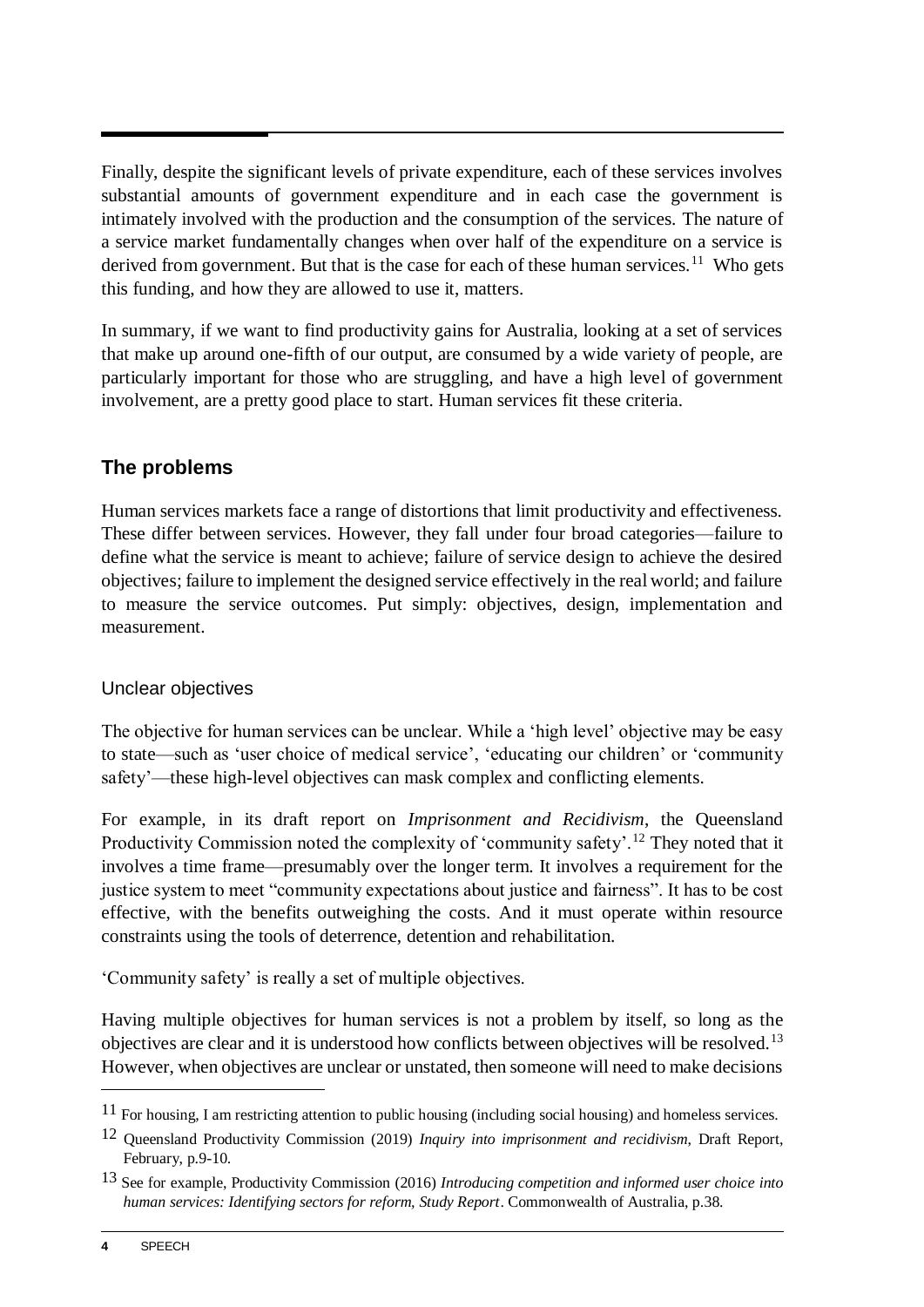about which objectives are pursued. Often this will be the service provider. To the degree that these decisions are not aligned with either government objectives or user preferences, service effectiveness is compromised.

For example, as the Commission found for end-of-life care services, the ambiguity in objectives means that clinicians are often placed in a situation to make judgements about the location and nature of care, and that these decisions, while medically appropriate, are often not in line with the preferences of the service users. The result is unwanted treatment and death in hospital rather than home.<sup>14</sup>

#### Poor design

1

A human service can only achieve the desired outcomes if the delivery system is well designed. But market design is hard. Getting the right incentives for governments, service providers and users can be difficult even if the objectives are clear.

Let's start with government.

The Commission's recent draft report into the mental health system notes how design problems can arise between governments:

*The division in mental health care responsibilities between the Australian Government and State and Territory Governments has led to service gaps. … These gaps result from two key factors. First the relevant roles and responsibilities are unclear. Second, State and Territory Governments face incentives to direct resources towards acute care instead of providing more care in the community.<sup>15</sup>*

Mental health is not the only example of these problems and having either service gaps and/or overlapping services can reduce service effectiveness, increase costs and lower user outcomes.

Service providers also need to face the correct incentives. For example, under the jobactive program, unemployed Australians are supposed to be assisted by a service provider to find employment. But the service providers face conflicting objectives—both to assist their clients to find work but also to monitor client compliance with the mutual obligation requirements of the program. As a result, some clients find their providers acting as barriers to finding employment. $16$ 

Unfortunately, poor incentives for service providers are common in human services.

<sup>14</sup> Productivity Commission (2017) Introducing competition and informed user choice into human services: reforms to human services Inquiry report, No. 85, October, chapter 3.

<sup>15</sup> Productivity Commission, (2019) *Mental health,* Draft Report, November at p.928.

<sup>16</sup> See: The Senate Education, Employment and references Committee (2019) *Jobactive: failing those it is intended to serve*, Canberra, February at chapter 7.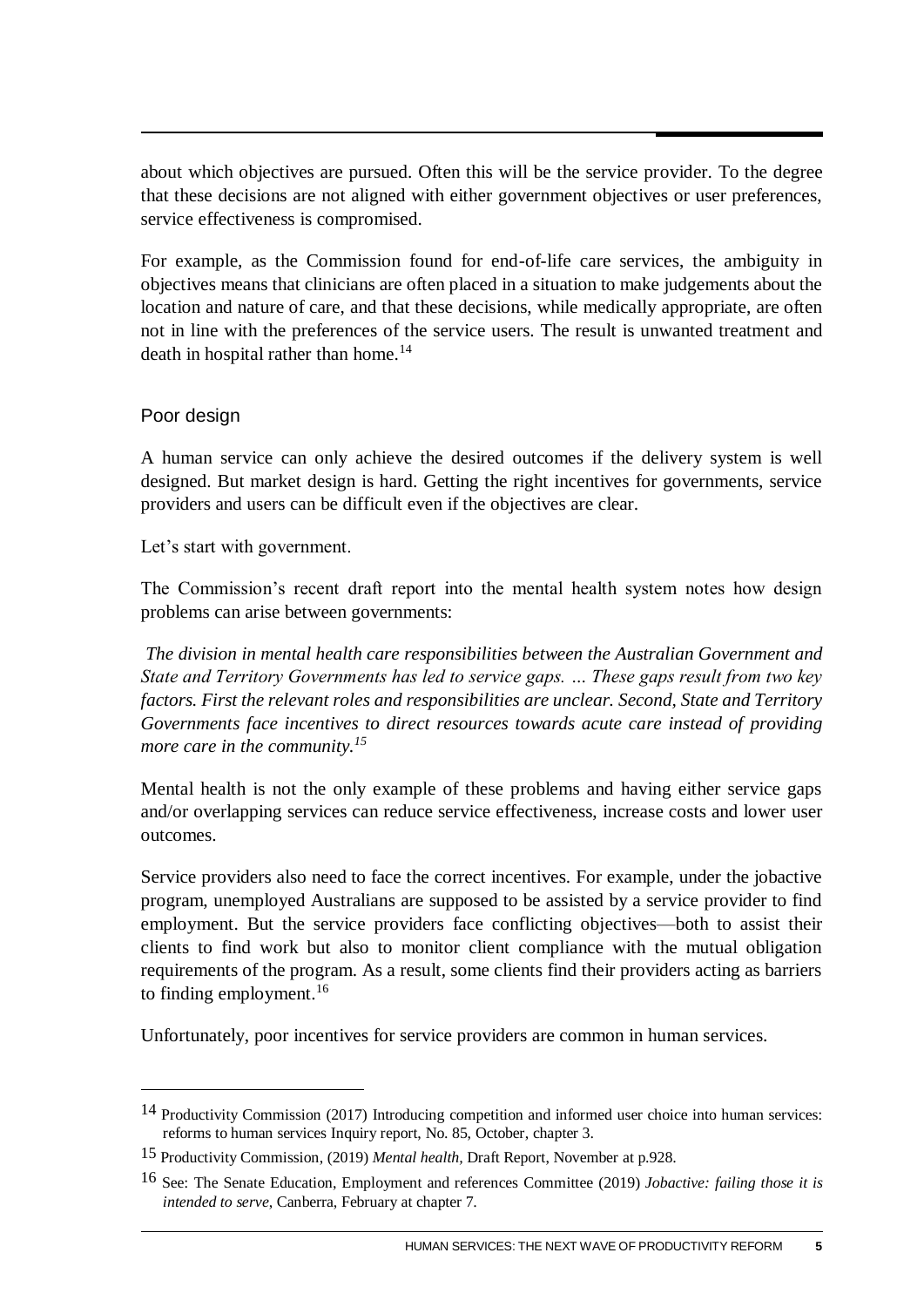Finally, service users need to be motivated to use the 'right service at the right time'. But this is often not the case. For example, in healthcare, people are sometimes driven by price to access healthcare through a hospital rather than a community-based service—despite the community service having a far lower cost to the taxpayer.

The failure in human services to design user-centred programs results in poor outcomes and high costs.

#### Failure of implementation

A well-designed human service still requires practical implementation. But to quote the Scottish poet Robert Burns, "The best laid schemes o' mice an' men Gang aft a-gley".

This holds for human services. Unless carefully implemented, well-designed human services programs can fail to meet their objectives.

For example, the National Disability Insurance Scheme (NDIS) is a well-designed program that empowers some of the most disadvantaged people to access the services they need, when and where they need them.

But the roll out of the NDIS has been problematic due to overly optimistic timing for users to receive their plans and for service providers to expand to meet demand. The Productivity Commission concluded that the "focus on participant intake has compromised the quality of plans and participant outcomes" and that "the rollout timetable for participant intake will not be met".<sup>17</sup> The Commission also noted that there are significant workforce shortages in some areas. The National Disability Insurance Agency has responded by using price controls to try and balance the availability of services and value for service users. The results, predictably, satisfy no one.

#### Failure to measure

Finally, there is the failure to measure.

Measurement, by itself, has no value. It is simply data. The issue is what to do with this data.

Outcome measurement is a key input to two key aspects of human services—evaluating the services to work out what works and informing consumers so they can best match their requirements with the services that are supplied.

On the former, in the Commission's recent draft mental health report, we note that the success of our proposed reforms will:

<sup>17</sup> Productivity Commission (2017) National disability insurance scheme (NDIS) Costs, p.12.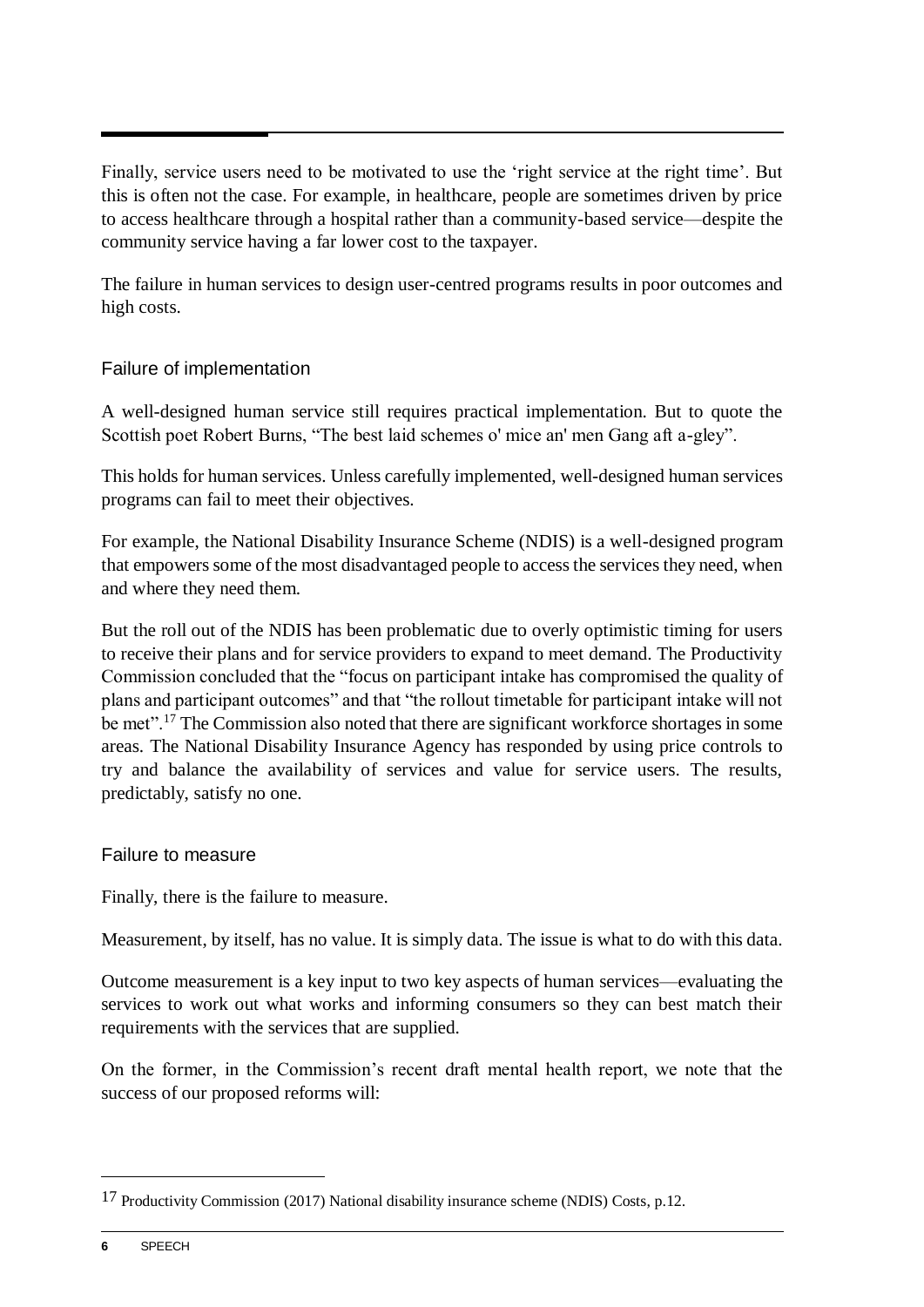*depend on the creation of a strong, evidence-based feedback loop so that program effectiveness can be evaluated with the results being used to help determine which activities are funded in the future.<sup>18</sup>*

On the latter, in our report on human services, we note that publishing outcome information on hospitals and specialists, as already occurs in some countries, can improve productivity by helping consumers locate the best services and, most importantly, by encouraging service providers to benchmark themselves and work to improve their performance.<sup>19</sup>

Unfortunately, at present, measurement, publication and evaluation of outcome data is rare.

# **Fixing the problems to raise productivity**

So, we have four problems—objectives, design, implementation and measurement.

It would be nice if I could now offer a simple formula to address these problems and raise productivity in one-fifth of our economy. But there is no simple formula. Human services differ on many dimensions and solutions must be service specific. However, we can identify some broad approaches to reform.

A good starting point to address the problems and reform human services is the separation of functions.

The Harper report, in its Recommendation 2, suggested a three-way split of functions in human services, "separating the interests of policy (including funding), regulation and service delivery."

I would add a fourth separate function—evaluation.

1

This four-way split lines up with the core problems that beset human services. Policy means defining objectives and sources of funding. What are governments trying to achieve and who is responsible for funding what? Regulation is about service design. How are the correct incentives put in place for all participants and how are the rules enforced? The regulatory body interacts with the service providers in implementing the relevant service delivery models. And the loop is closed through independent evaluation based on outcomes to determine what works and what doesn't.

Having a clear separation of the four functions—policy, regulation, service delivery and evaluation—creates clear lines of accountability. It also reduces the potential for undesirable interactions between these roles.

To see this, let's return to the earlier wave of infrastructure reforms in Australia.

<sup>18</sup> Productivity Commission, (2019) *Mental health,* Draft Report, November, p.42.

<sup>19</sup> Productivity Commission (2017) Introducing competition and informed user choice into human services: reforms to human services, Inquiry report, No. 85, October, chapter 11.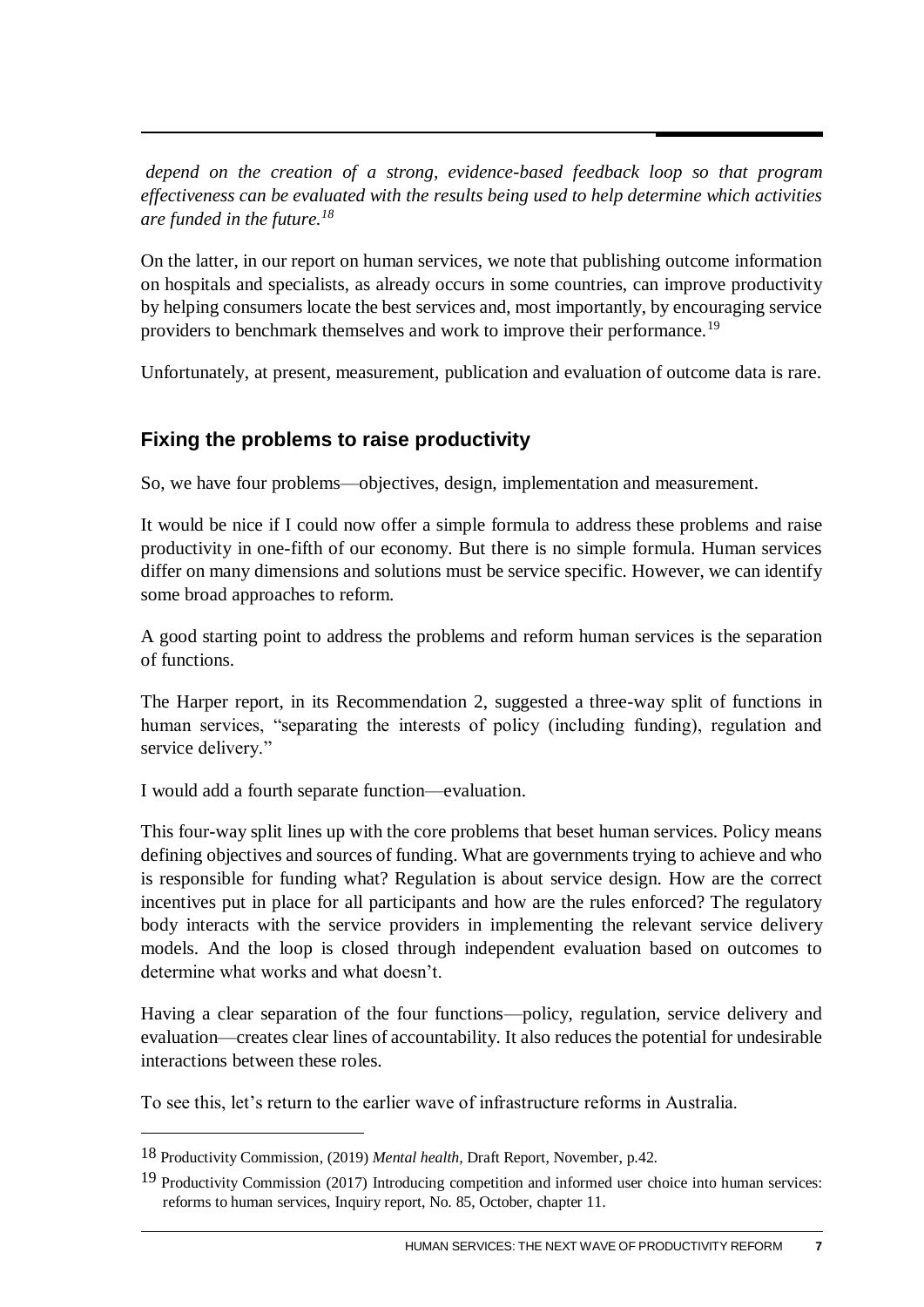The Hilmer inquiry, when looking at government infrastructure monopolies, noted the inherent conflict between having commercial and regulatory functions in the same organisation.<sup>20</sup> Indeed, those of you who have grown up post-Hilmer would find absurd the idea that a telecommunications company could also be the telecoms regulator, or an electricity supplier could be the energy regulator. But in the 1980s, that was the norm. The gamekeeper was the poacher.

In human services today, similar conflicts exist, for example where block-funded service providers decide what services will be delivered, where and when. Or government policy makers determine not just what services should be provided but specify who will deliver them. Or where service providers get to evaluate the services they deliver. Or where a government department both designs and delivers a service, regulating itself.

How can separation work?

In the Commission's draft report into Mental Health, we recommend clear separations between the four functions.

Policy is the role of government. In Australia, this means both the Commonwealth and the State and Territory governments, and we recommend that the Council of Australian Governments (COAG) develop a National Mental Health and Suicide Agreement to make funding and responsibilities clear. There also needs to be a National Mental Health Strategy to establish nationally consistent policy.

Implementation and regulation would remain divided across the health system. For primary care, the existing Medicare system provides incentives that, while imperfect, appear to involve less bureaucracy and more effective service delivery than the alternatives. For high intensity and complex clinical care, and non-health supports, our preferred position is that new Regional Commissioning Authorities are established to determine what is needed at a local level, then to commission evidence-based services to meet these local needs. Together, this provides an implementation approach for stepped-care services across Australia.

For service delivery, service providers would be diverse. They would include private practitioners such as for GPs and psychologists; for-profit companies such as some hospitals and clinics; not-for-profit organisations, such as providers in social housing and disability services; and government bodies, including schools and correctional facilities.

And finally, the Commission recommends that the National Mental Health Commission is expanded to not just monitor the mental health system, but also to evaluate services to determine what works—and what doesn't—and report these results back to government.

A second broad approach to human services reform is timing.

<sup>20</sup> Hilmer, F., M. Rayner and G. Taperell (1993) *National Competition Policy*, Commonwealth of Australia, p.217.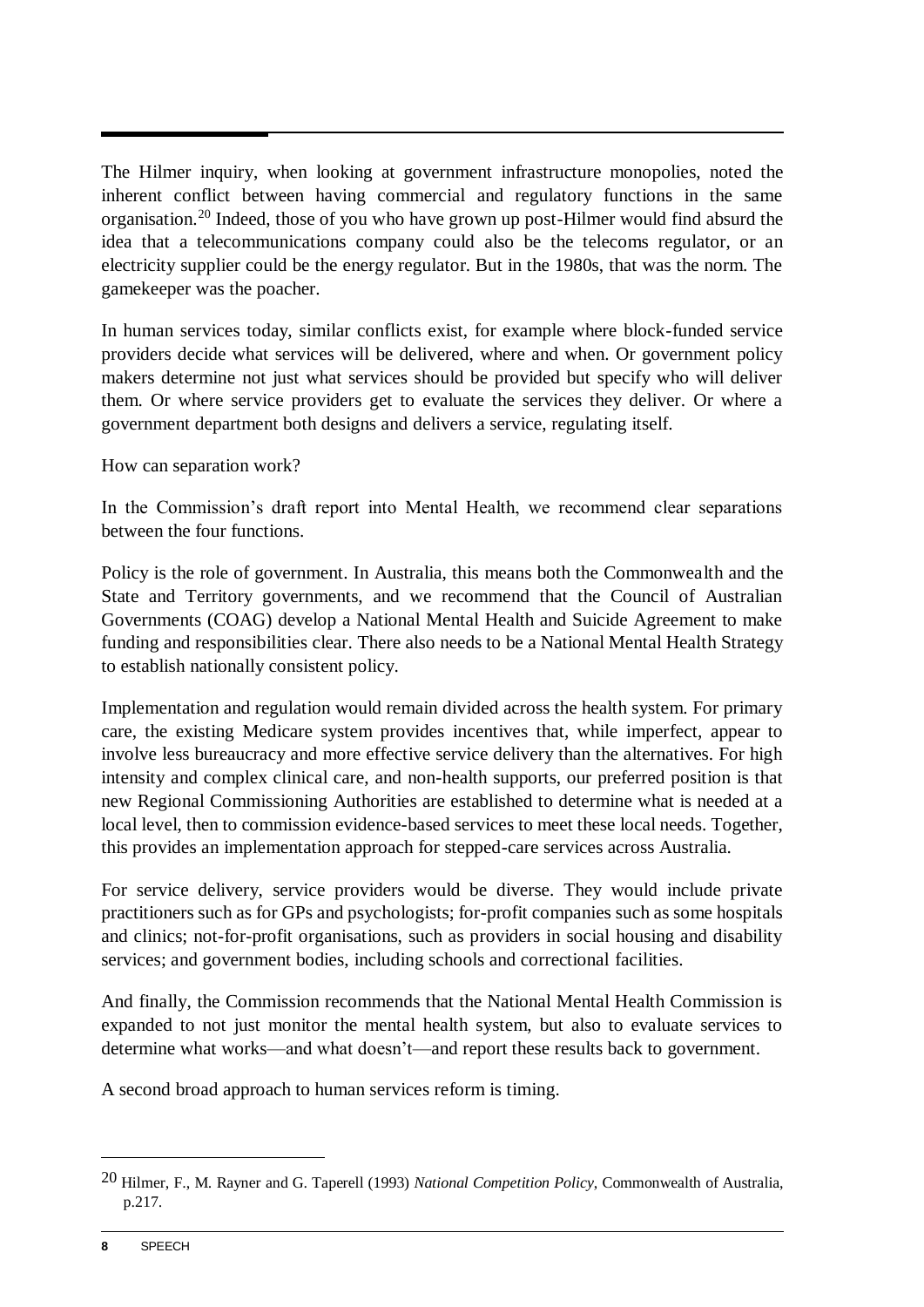Different reforms need to proceed at their own pace. There are many changes which can be implemented relatively quickly to improve the outcomes for human services. For example, in the Productivity Commission's Human Services Report, we note that some human services, such as public dental services, exist in much larger private markets. Shortages in these services can be addressed relatively quickly by policy makers moving away from models that falsely assume that government funded services must be separated from these private markets. Similarly, in primary care, simple changes to GP referrals for specialist care can empower consumer choice (Recommendations 10.1, 10.2 and 10.3).

However, for other reforms, time is needed to test alternative models and allow for adjustments. For example, consumer outcomes can be improved by increasing public medical data and releasing risk-adjusted information on the clinical outcomes achieved by individual specialists. But this reform needs to be implemented carefully over time to avoid incentives for practitioners to alter their mix of consumers in order to artificially raise their measured performance. Nonetheless, models exist in both the US and the UK for such reporting and in both countries public reporting has been found to save lives.<sup>21</sup>

Unfortunately, without appropriate leadership from government, neither the short-term nor the long-term gains will be realised.

A third broad approach to human services reform focuses on the policy objective. As an economist, the objective is relatively straight forward. The overriding objective should be the outcomes for the consumers who receive the services. And, in general, the consumers themselves are best placed to judge whether desirable outcomes are being achieved.

While focusing on user outcomes might appear obvious to an economist, it is foreign in many areas of human services.

For example, in health, success is often judged by clinical outcomes rather than the quality of the consumer's life. While this is slowly changing and patient reported outcome and experience measures—PROMs and PREMs—are becoming more accepted, there is still a culture that the clinician knows best.

And when talking with service providers in a range of areas, including aged care, indigenous services, and disability services, I have been surprised how some providers consider that the service system needs to be designed for their benefit, rather than addressing what the consumers want. When challenged, the providers either appeal to costs—that it is too expensive to gear services to consumers' preferences—or paternalism—that the providers know what is best for the consumers.

<sup>21</sup> Productivity Commission (2017) Introducing competition and informed user choice into human services: reforms to human services, Inquiry report, No. 85, October, chapter 11.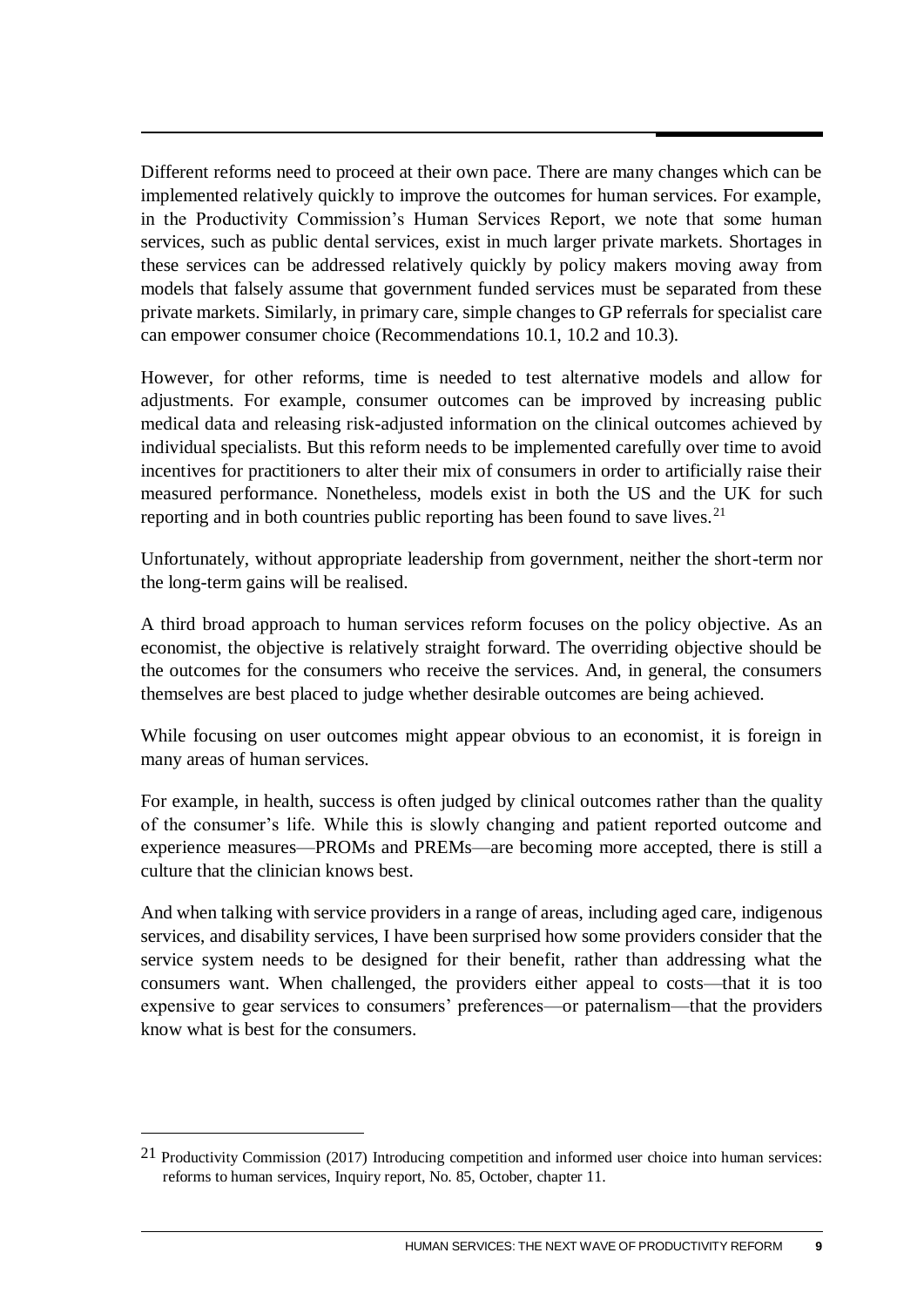Moving from a 'provider knows best' to a consumer-centred approach is critical to improving productivity in human services. A system that produces lots of what isn't valued is unproductive.

The Harper Review took one approach by recommending that "[u]ser choice should be placed at the heart of service delivery" (recommendation 2). User choice drives innovation and productivity in competitive markets. It leads producers to supply what consumers want. But as that Review noted, user choice and competition are not always possible in human services markets. For example, in health markets, consumers often rely on the judgement of professionals. In corrections, I am not quite sure what 'user choice' means. And in rural and regional areas, user choice is often limited by markets that are too thin to support multiple suppliers.

However, there are two other tools to improve consumer focus. The first is to ask consumers what they want, by including consumer input in service design, and codesigning the objectives of the relevant services. The second is measuring and evaluating outcomes. The only way to ensure human service outcomes are consumer focussed is to check.

# **What are the potential gains?**

What are the potential gains from reforming human services?

They make up a large part of our economy, and the current approaches to delivering these services appear, at least to an economist, to fall well short of a desirable, far less an optimal, system. But how big are the gains from reform?

We need to place some caveats on this question.

First, there are differences between gains that are measured in national accounts and those accruing to society. This is stark in human services, where the measured inputs and outputs may be modest, while the unmeasured transformation to the lives of individuals and families can be far greater.

Second, even for measured data, the gains may be indirect. A poor education system may cost the same as a great system. The productivity gains of education reform may not be obvious in the directly measured numbers. Rather they are reflected in the improved productivity of the workforce into the future.

With these caveats in mind, what are the benefits of human services reform?

There is little independent evidence on the economic gains from broad-based human services reforms. This is not surprising. Most analysis is based on specific interventions for particular services.

Where a broader reform is examined, care must be taken when bringing it into the Australian context. For example, in 2009, when Chair of President Obama's Council of Economic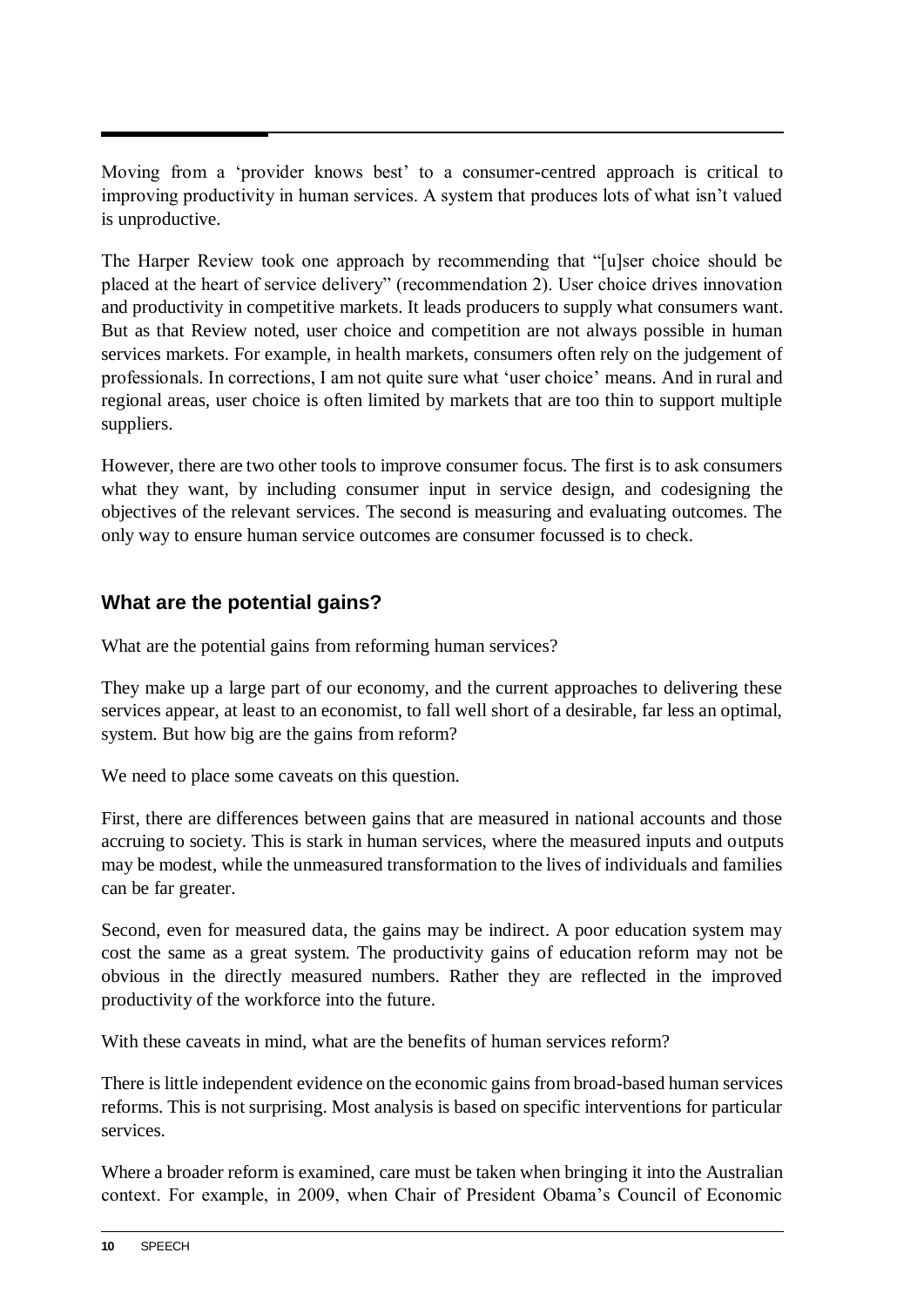Advisers, Christina Romer estimated that slowing the growth of health care costs in the US by 1.5% would increase US real output by about 2.5% by 2020 and by 8% by 2030.<sup>22</sup> These are huge numbers but have to viewed with caution. They may say more about the state of healthcare and politics in the US than provide any lessons for Australia.

The Productivity Commission suggested some modest reforms in health and estimated the potential gains in our five-year productivity review.

*The net present value of the future stream of economic impacts over twenty years is estimated at about \$140 billion (in 2016 prices). <sup>23</sup>*

Much of the benefit would be personal gains to those who access healthcare. But even direct economic gains would be significant with potential gains of "over \$4 billion a year" to GDP and potential reductions in long term government health expenditure of over  $6\%$ .<sup>24</sup>

However, with broader reforms, the gains are likely to be higher. For example, the Productivity Commission's draft Mental health report, estimated that mental illness costs Australia around \$180b per year, with around \$50b of this being a direct economic cost of reduced productivity. Even reducing this economic cost in one part of the health system by 10% leads to a \$5 billion per year gain to the economy While we have not measured the net gain of our full reform program at this draft report stage, the inefficiencies are stark and the benefits of economy wide reform in mental health will be in the tens of billions of dollars over the longer term.

When the Industry Commission examined the potential gains from the National Competition Policy reforms, flowing from the Hilmer report, it estimated that "in the long run, once all adjustments have taken place, there would be an annual gain in real GDP of 5.5 per cent ..."<sup>25</sup> Broad reforms to improve Human Services could lead to similar economic gains, and potentially much greater gains to the lives of many Australians.

## **Conclusion**

1

Human services make up around 20% of Australia's economy. And they are ripe for reform. It will take effort—including coordination and cooperation across different levels of government. It will require careful planning including making sure that systems are robustly designed and implemented carefully. It will require increased consumer involvement either through expanding user choice or through co-design. And it will require clear outcome

<sup>22</sup> Romer, C. (2009) The economic case for healthcare reform, Commonwealth Club, June 8.

<sup>23</sup> Productivity Commission (2017)*, Impacts of health recommendations, Shifting the dial: 5 year Productivity Review, Supporting Paper No. 6,* Canberra, p.6.

<sup>24</sup> *Productivity Commission 2017, Impacts of health recommendations, Shifting the dial: 5 year Productivity Review, Supporting Paper No. 6,* Canberra, p.7*.*

<sup>25</sup> Industry Commission (1995) The growth and revenue implications of Hilmer and related reforms, A report by the Industry Commission to the Council of Australian Governments, Final Report, Canberra, March at p.53.